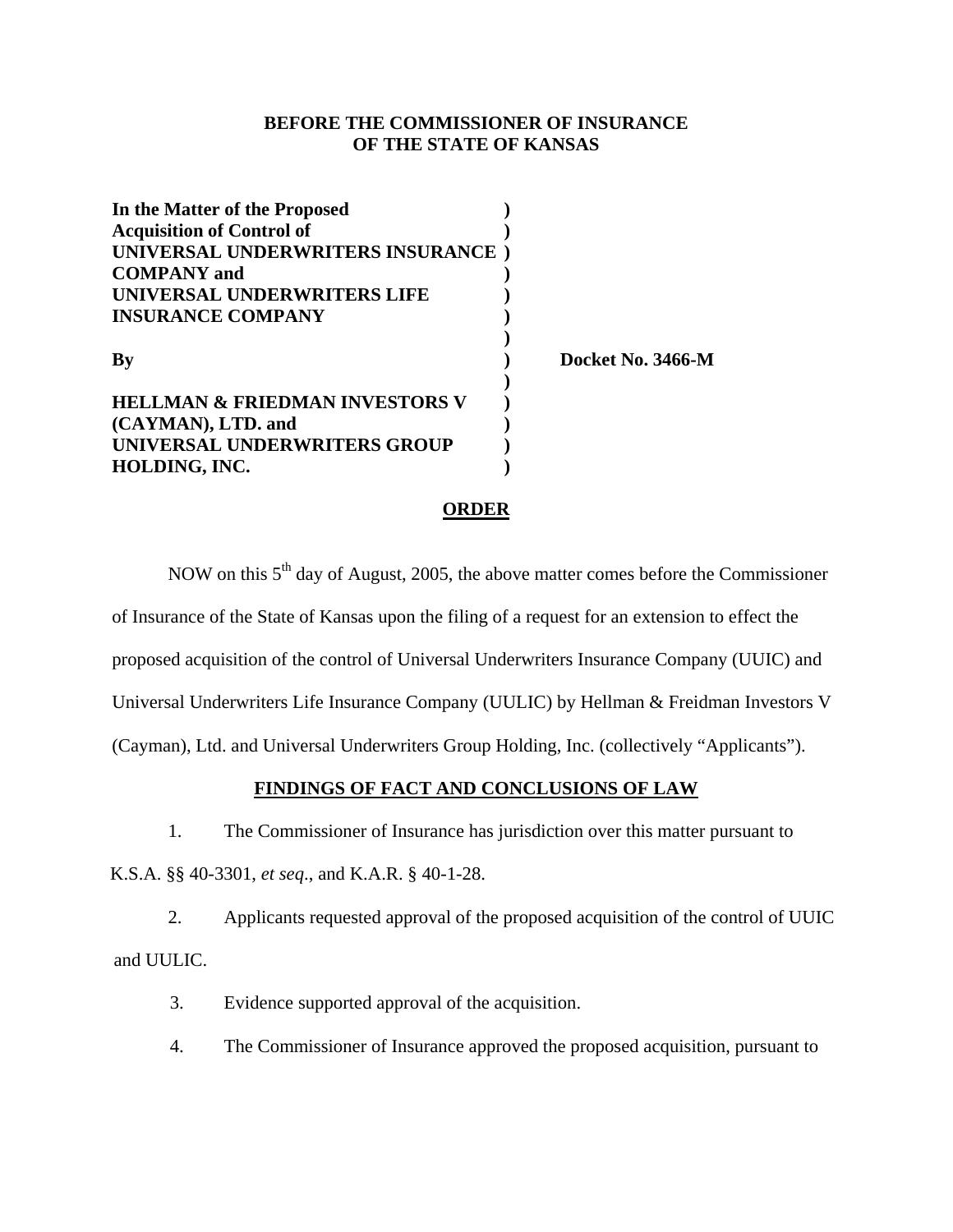5. K.S.A. § 40-3304, provided the acquisition was effected within sixty (60) days of the date of the order.

6. The Commissioner signed the order approving the acquisition on June 3, 2005.

7. On August 2nd, 2005, the Applicants requested an extension of time to effect the proposed acquisition, to November 4, 2005, because all of the pre-closing requirements have not yet been completed.

# **IT IS THEREFORE ORDERED BY THE COMMISSIONER OF INSURANCE THAT:**

1. An extension is hereby granted to Applicants to effect the acquisition of UUIC and UULIC, provided the acquisition is effected by no later than November 4, 2005.

2. The Commissioner of Insurance retains jurisdiction over this matter to issue any and all further Orders deemed appropriate or to take such further action as necessary to dispose of this matter.

#### **Notice of Rights**

Hellman & Freidman Investors V (Cayman), Ltd. and Universal Underwriters Group Holding, Inc. have the right to administrative review in accordance with the provisions set forth in the Administrative Procedure Act, K.S.A. § 77-501, *et seq*.. If the companies wish to appeal this decision, they must file a petition for administrative review within fifteen (15) days. Any written petition for administrative review shall be served upon:

> John W. Campbell, General Counsel Kansas Insurance Department  $420$  SW  $9^{th}$  Street Topeka, Kansas 66612-1678.